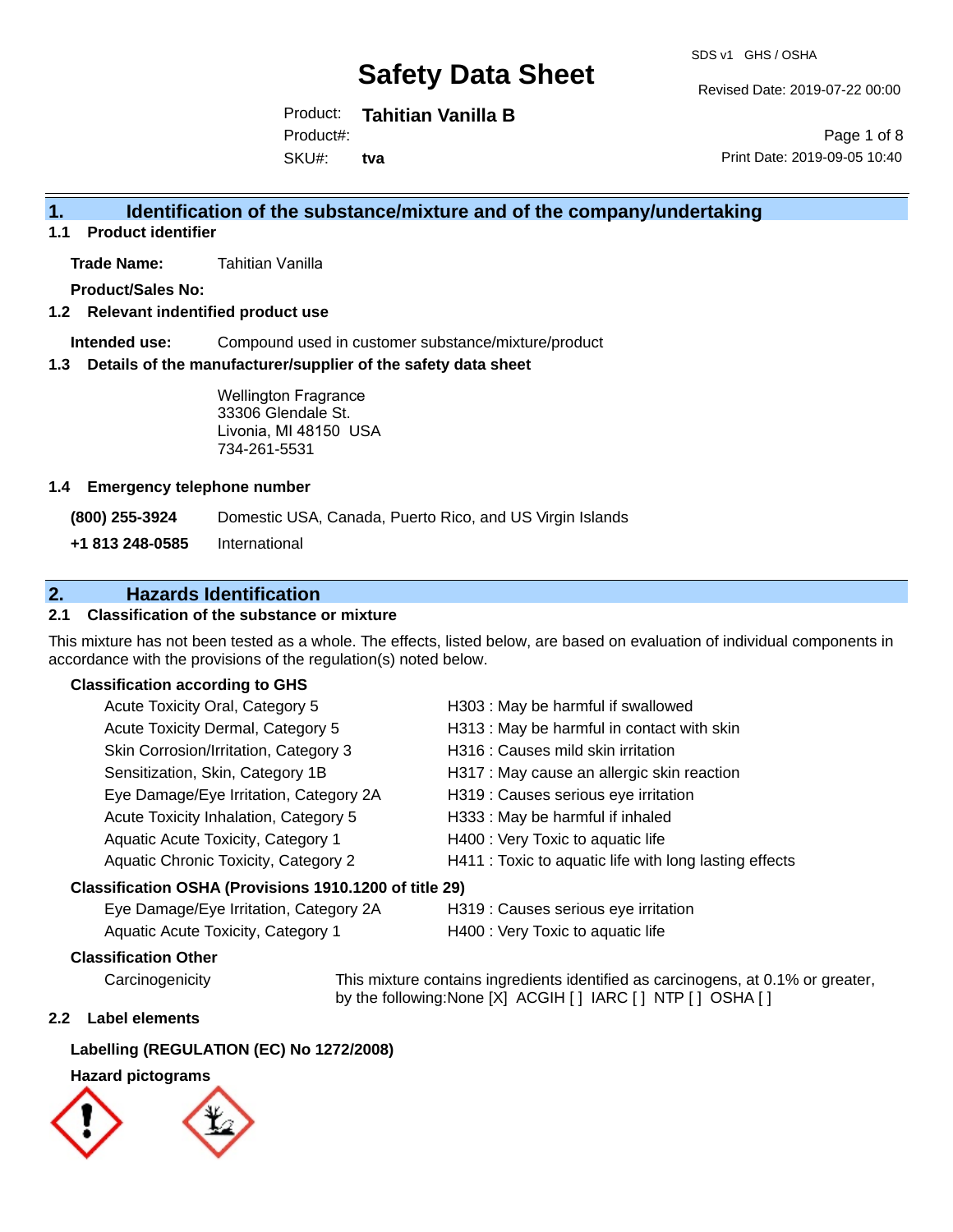#### SDS v1 GHS / OSHA

Revised Date: 2019-07-22 00:00

## Product: **Tahitian Vanilla B**

Product#:

SKU#: **tva**

Page 2 of 8 Print Date: 2019-09-05 10:40

| <b>Signal Word: Warning</b>     |                                                                                                                                  |
|---------------------------------|----------------------------------------------------------------------------------------------------------------------------------|
| <b>Hazard statments</b>         |                                                                                                                                  |
| H <sub>303</sub>                | May be harmful if swallowed                                                                                                      |
| H313                            | May be harmful in contact with skin                                                                                              |
| H316                            | Causes mild skin irritation                                                                                                      |
| H317                            | May cause an allergic skin reaction                                                                                              |
| H319                            | Causes serious eye irritation                                                                                                    |
| H333                            | May be harmful if inhaled                                                                                                        |
| H400                            | Very Toxic to aquatic life                                                                                                       |
| H411                            | Toxic to aquatic life with long lasting effects                                                                                  |
| <b>Precautionary Statements</b> |                                                                                                                                  |
| <b>Prevention:</b>              |                                                                                                                                  |
| P <sub>264</sub>                | Wash hands thoroughly after handling                                                                                             |
| P <sub>272</sub>                | Contaminated work clothing should not be allowed out of the workplace                                                            |
| P <sub>273</sub>                | Avoid release to the environment                                                                                                 |
| <b>Response:</b>                |                                                                                                                                  |
| $P302 + P352$                   | IF ON SKIN: Wash with soap and water                                                                                             |
| $P304 + P312$                   | IF INHALED: Call a POISON CENTER or doctor/physician if you feel unwell                                                          |
| $P305 + P351 + P338$            | IF IN EYES: Rinse cautiously with water for several minutes Remove contact lenses if<br>present and easy to do. continue rinsing |
| P312                            | Call a POISON CENTER or doctor/physician if you feel unwell                                                                      |
| $P333 + P313$                   | If skin irritation or a rash occurs: Get medical advice/attention                                                                |
| $P337 + P313$                   | If eye irritation persists: Get medical advice/attention                                                                         |
| P363                            | Wash contaminated clothing before reuse                                                                                          |
| P391                            | <b>Collect Spillage</b>                                                                                                          |

#### **2.3 Other Hazards**

### **no data available**

# **3. Composition/Information on Ingredients**

## **3.1 Mixtures**

This product is a complex mixture of ingredients, which contains among others the following substance(s), presenting a health or environmental hazard within the meaning of the UN Globally Harmonized System of Classification and Labeling of Chemicals (GHS):

| CAS#<br>Ingredient       | EC#       | Conc.<br>Range | <b>GHS Classification</b>    |
|--------------------------|-----------|----------------|------------------------------|
| 120-51-4                 | 204-402-9 | $30 - 40 \%$   | H302; H313; H400; H411       |
| <b>Benzyl Benzoate</b>   |           |                |                              |
| 118-58-1                 | 204-262-9 | $10 - 20%$     | H303; H317; H320; H401; H412 |
| <b>Benzyl Salicylate</b> |           |                |                              |
| 6259-76-3                | 228-408-6 | $5 - 10%$      | H315; H317; H319; H400; H410 |
| Hexyl salicylate         |           |                |                              |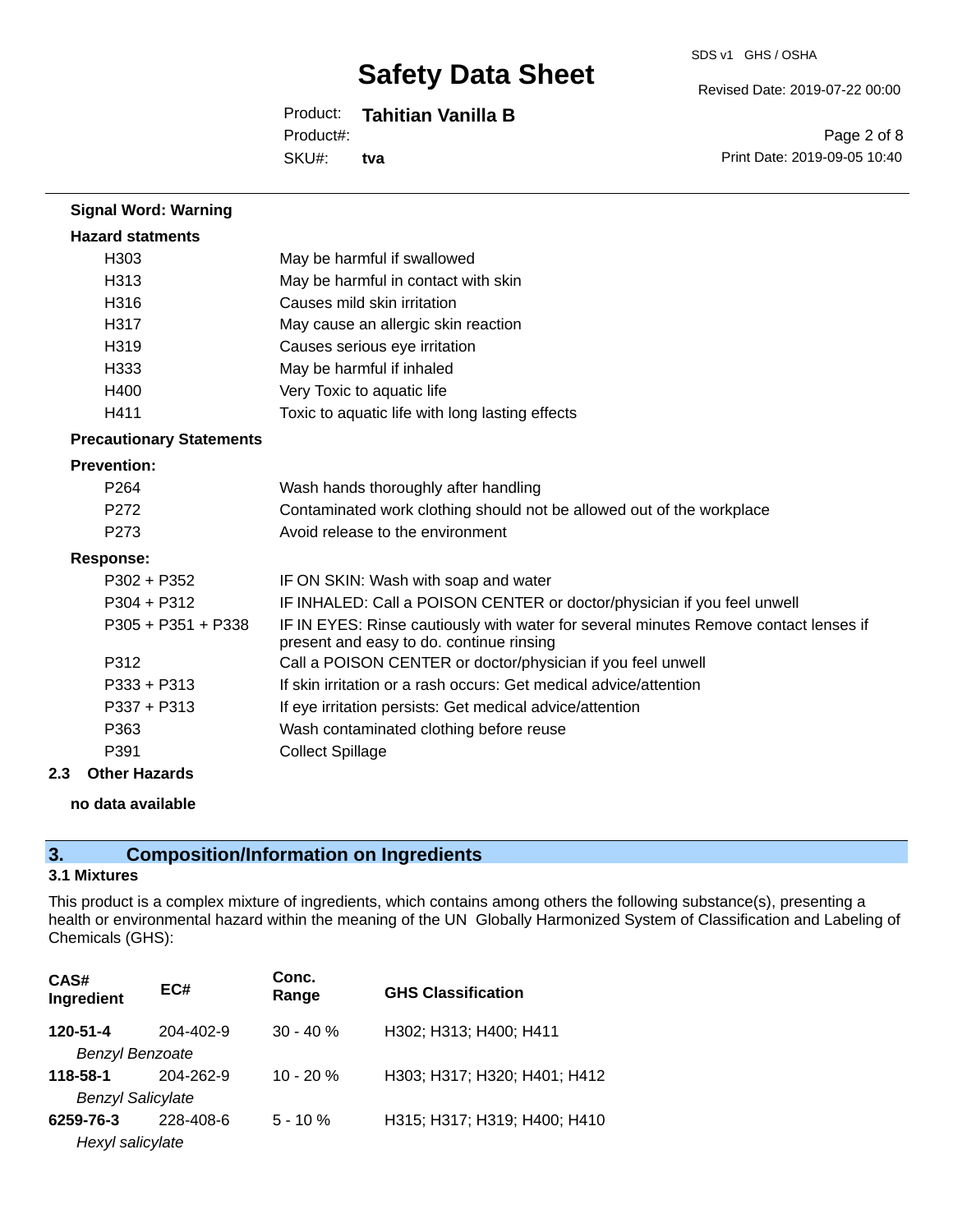#### Revised Date: 2019-07-22 00:00

## Product: **Tahitian Vanilla B**

Product#:

SKU#: **tva**

#### Page 3 of 8 Print Date: 2019-09-05 10:40

| CAS#<br>Ingredient | EC#                                                      | Conc.<br>Range | <b>GHS Classification</b>           |
|--------------------|----------------------------------------------------------|----------------|-------------------------------------|
| 1222-05-5          | 214-946-9                                                | $2 - 5%$       | H316; H400; H410                    |
|                    | Hexamethylindanopyran                                    |                |                                     |
| $121 - 33 - 5$     | 204-465-2                                                | $2 - 5%$       | H303; H319                          |
| vanillin           |                                                          |                |                                     |
| $105 - 95 - 3$     | 203-347-8                                                | $2 - 5%$       | H401                                |
|                    | Ethylene brassylate                                      |                |                                     |
| 140-11-4           | 205-399-7                                                | $2 - 5%$       | H303; H401; H412                    |
| Benzyl acetate     |                                                          |                |                                     |
| 121-32-4           | 204-464-7                                                | $2 - 5%$       | H303; H320; H402                    |
|                    | 3-Ethoxy-4-hydroxybenzaldehyde                           |                |                                     |
| $80 - 54 - 6$      | 201-289-8                                                | $2 - 5%$       | H227; H302; H315; H317; H361; H401; |
|                    | <b>Butylphenyl Methylpropional</b>                       |                | H412                                |
|                    | See Section 16 for full text of GHS classification codes |                |                                     |

See Section 16 for full text of GHS classification codes which where not shown in section 2

Total Hydrocarbon Content  $(\% w/w) = 0.00$ 

| 4.  | <b>First Aid Measures</b>                                                  |                                                                                                               |
|-----|----------------------------------------------------------------------------|---------------------------------------------------------------------------------------------------------------|
| 4.1 | <b>Description of first aid measures</b>                                   |                                                                                                               |
|     | Inhalation:                                                                | Remove from exposure site to fresh air and keep at rest.<br>Obtain medical advice.                            |
|     | Eye Exposure:                                                              | Flush immediately with water for at least 15 minutes.<br>Contact physician if symptoms persist.               |
|     | <b>Skin Exposure:</b>                                                      | Remove contaminated clothes. Wash thoroughly with water (and soap).<br>Contact physician if symptoms persist. |
|     | Ingestion:                                                                 | Rinse mouth with water and obtain medical advice.                                                             |
| 4.2 | Most important symptoms and effects, both acute and delayed                |                                                                                                               |
|     | <b>Symptoms:</b>                                                           | no data available                                                                                             |
|     | Risks:<br>Refer to Section 2.2 "Hazard Statements"                         |                                                                                                               |
| 4.3 | Indication of any immediate medical attention and special treatment needed |                                                                                                               |
|     | Treatment:                                                                 | Refer to Section 2.2 "Response"                                                                               |
| 5.  | <b>Fire-Fighting measures</b>                                              |                                                                                                               |
| 5.1 | <b>Extinguishing media</b>                                                 |                                                                                                               |
|     | Suitable:                                                                  | Carbon dioxide (CO2), Dry chemical, Foam                                                                      |
|     | Unsuitable                                                                 | Do not use a direct water jet on burning material                                                             |
| 5.2 | Special hazards arising from the substance or mixture                      |                                                                                                               |
|     | <b>During fire fighting:</b>                                               | Water may be ineffective                                                                                      |

**5.3 Advice for firefighters**

Further information: **Further information:** Standard procedure for chemical fires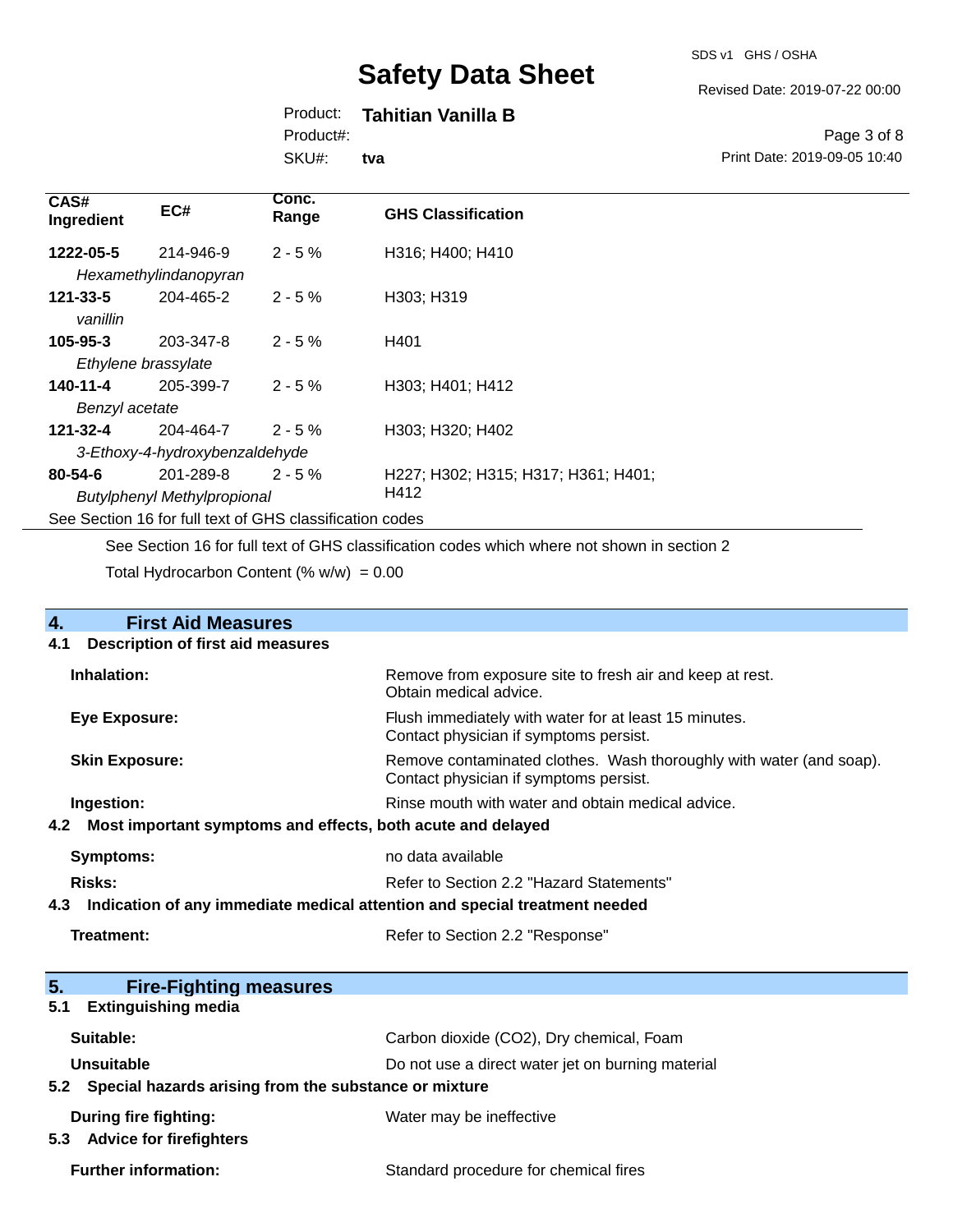Revised Date: 2019-07-22 00:00

Product: **Tahitian Vanilla B** Product#:

SKU#: **tva**

Page 4 of 8 Print Date: 2019-09-05 10:40

### **6. Accidental Release Measures**

### **6.1 Personal precautions, protective equipment and emergency procedures**

Avoid inhalation and contact with skin and eyes. A self-contained breathing apparatus is recommended in case of a major spill.

#### **6.2 Environmental precautions**

Keep away from drains, soil, and surface and groundwater.

#### **6.3 Methods and materials for containment and cleaning up**

Clean up spillage promptly. Remove ignition sources. Provide adequate ventilation. Avoid excessive inhalation of vapors. Gross spillages should be contained by use of sand or inert powder and disposed of according to the local regulations.

#### **6.4 Reference to other sections**

Not Applicable

## **7. Handling and Storage**

#### **7.1 Precautions for safe handling**

Apply according to good manufacturing and industrial hygiene practices with proper ventilation. Do not drink, eat or smoke while handling. Respect good personal hygiene.

#### **7.2 Conditions for safe storage, including any incompatibilities**

Store in a cool, dry and ventilated area away from heat sources and protected from light in tightly closed original container. Avoid uncoated metal container. Keep air contact to a minimum.

#### **7.3 Specific end uses**

No information available

### **8. Exposure Controls/Personal Protection**

#### **8.1 Control parameters**

**Exposure Limits: Component** ACGIH TWA ppm STEL ppm TWA ppm STEL ppm ACGIH OSHA OSHA **140-11-4** *Benzyl acetate* 10

**Engineering Controls:** Use local exhaust as needed.

#### **8.2 Exposure controls - Personal protective equipment**

| Eye protection:                | Tightly sealed goggles, face shield, or safety glasses with brow guards and side shields, etc.<br>as may be appropriate for the exposure |
|--------------------------------|------------------------------------------------------------------------------------------------------------------------------------------|
| <b>Respiratory protection:</b> | Avoid excessive inhalation of concentrated vapors. Apply local ventilation where appropriate.                                            |
| <b>Skin protection:</b>        | Avoid Skin contact. Use chemically resistant gloves as needed.                                                                           |

### **9. Physical and Chemical Properties**

#### **9.1 Information on basic physical and chemical properties**

**Appearance:** Liquid **Odor:** Conforms to Standard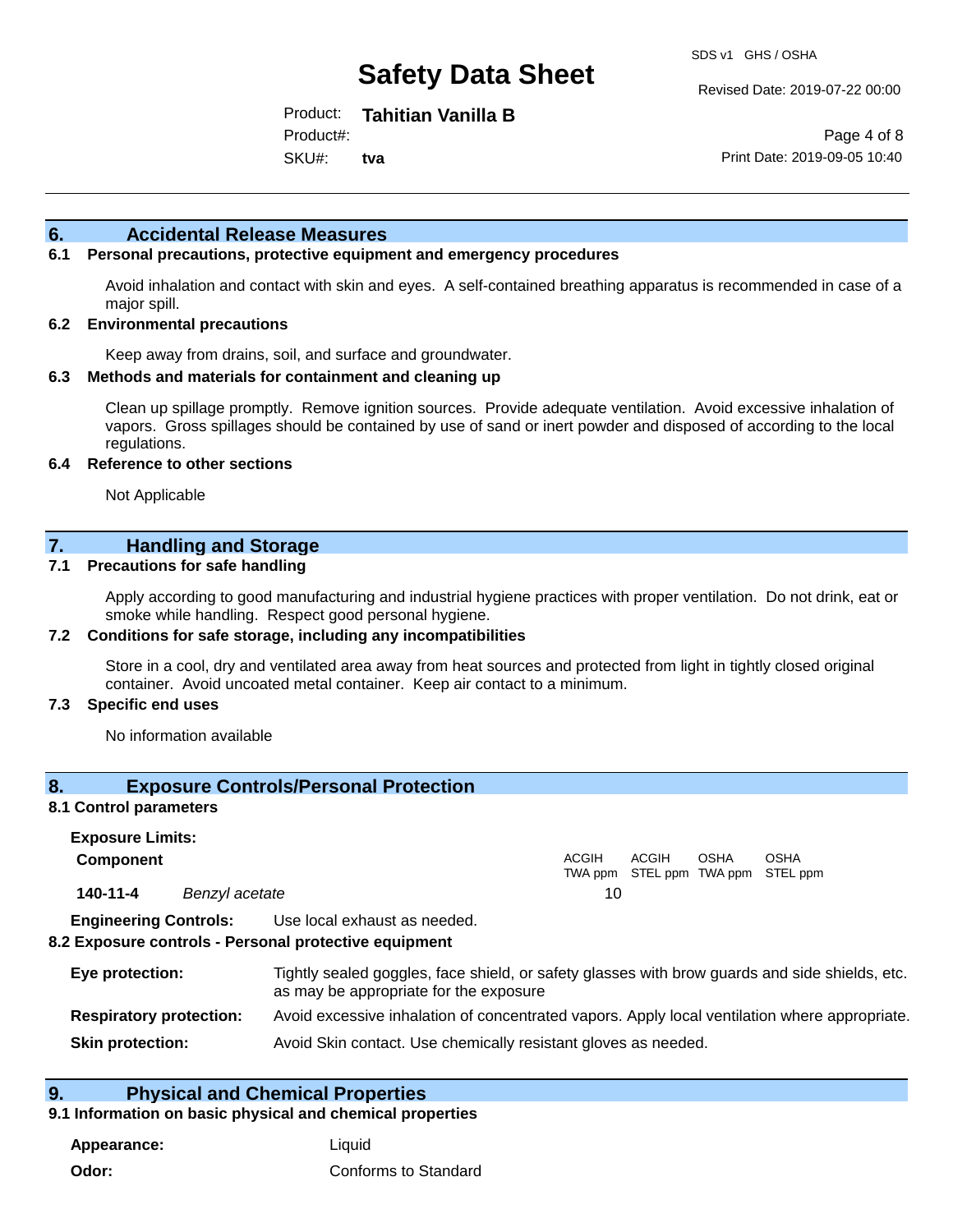#### SDS v1 GHS / OSHA

Revised Date: 2019-07-22 00:00

### Product: **Tahitian Vanilla B** Product#:

SKU#: **tva**

Page 5 of 8 Print Date: 2019-09-05 10:40

| Color:                       | Nearly Colorless to Pale Yellow (G0-3) |
|------------------------------|----------------------------------------|
| <b>Viscosity:</b>            | Liquid                                 |
| <b>Freezing Point:</b>       | Not determined                         |
| <b>Boiling Point:</b>        | Not determined                         |
| <b>Melting Point:</b>        | Not determined                         |
| <b>Flashpoint (CCCFP):</b>   | $>200$ F (93.33 C)                     |
| <b>Auto flammability:</b>    | Not determined                         |
| <b>Explosive Properties:</b> | None Expected                          |
| <b>Oxidizing properties:</b> | None Expected                          |
| Vapor Pressure (mmHg@20 C):  | 0.0052                                 |
| %VOC:                        | 0.01                                   |
| Specific Gravity @ 25 C:     | 1.0315                                 |
| Density @ 25 C:              | 1.0285                                 |
| Refractive Index @ 20 C:     | 1.5220                                 |
| Soluble in:                  | Oil                                    |

# **10. Stability and Reactivity**

| <b>10.1 Reactivity</b>                  | None                                               |
|-----------------------------------------|----------------------------------------------------|
| <b>10.2 Chemical stability</b>          | Stable                                             |
| 10.3 Possibility of hazardous reactions | None known                                         |
| 10.4 Conditions to avoid                | None known                                         |
| 10.5 Incompatible materials             | Strong oxidizing agents, strong acids, and alkalis |
| 10.6 Hazardous decomposition products   | None known                                         |

## **11. Toxicological Information**

# **11.1 Toxicological Effects**

| Acute Toxicity Estimates (ATEs) based on the individual Ingredient Toxicity Data utilizing the "Additivity Formula" |                                                          |  |  |
|---------------------------------------------------------------------------------------------------------------------|----------------------------------------------------------|--|--|
| Acute toxicity - Oral - (Rat) mg/kg                                                                                 | (LD50: 2487.2388) May be harmful if swallowed            |  |  |
| Acute toxicity - Dermal - (Rabbit) mg/kg                                                                            | (LD50: 4626.6203) May be harmful in contact with skin    |  |  |
| Acute toxicity - Inhalation - (Rat) mg/L/4hr                                                                        | (LD50: 40.0583) May be harmful if inhaled                |  |  |
| Skin corrosion / irritation                                                                                         | May be harmful if inhaled                                |  |  |
| Serious eye damage / irritation                                                                                     | Causes serious eye irritation                            |  |  |
| <b>Respiratory sensitization</b>                                                                                    | Not classified - the classification criteria are not met |  |  |
| <b>Skin sensitization</b>                                                                                           | May cause an allergic skin reaction                      |  |  |
| <b>Germ cell mutagenicity</b>                                                                                       | Not classified - the classification criteria are not met |  |  |
| Carcinogenicity                                                                                                     | Not classified - the classification criteria are not met |  |  |
| <b>Reproductive toxicity</b>                                                                                        | Not classified - the classification criteria are not met |  |  |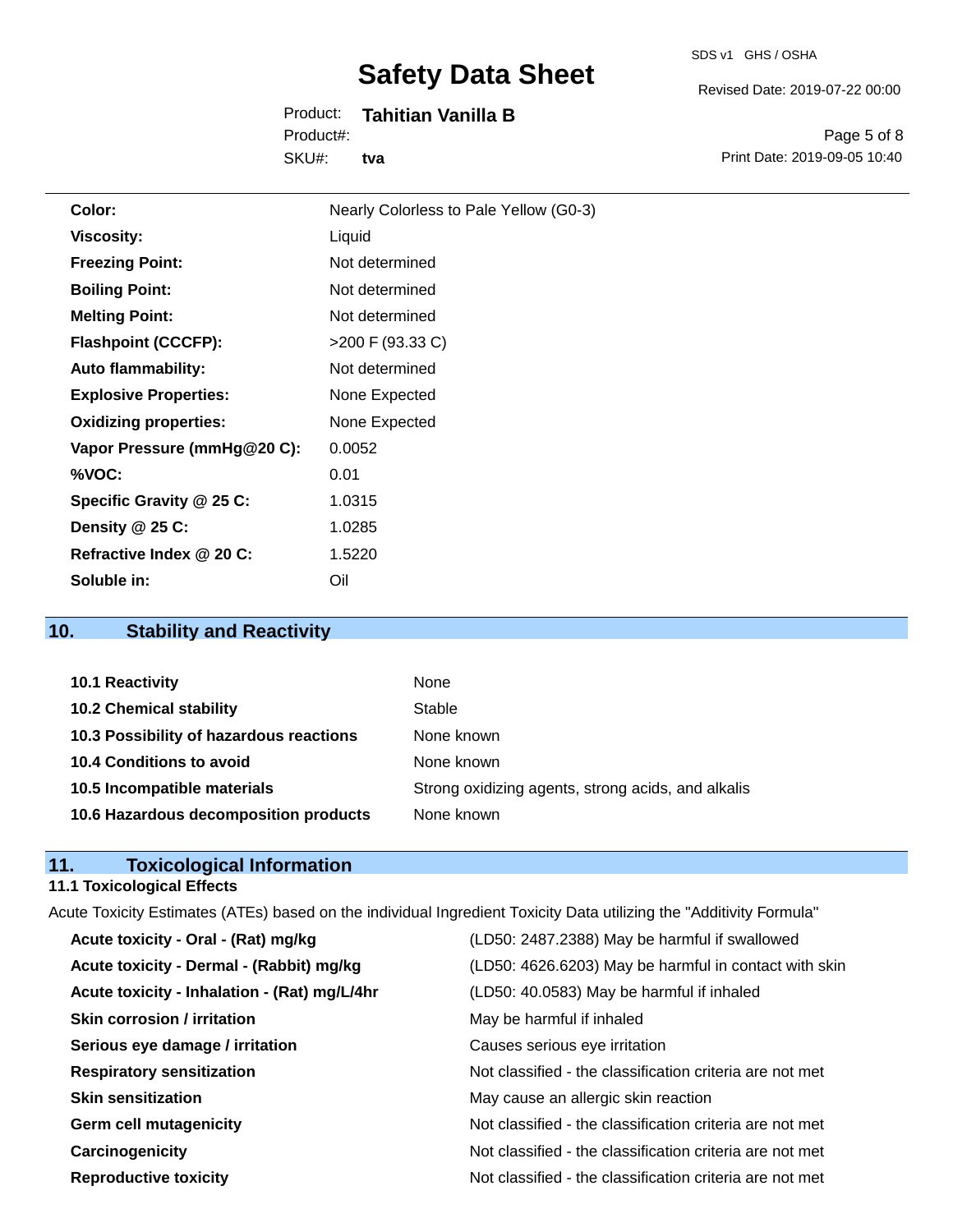SDS v1 GHS / OSHA

Revised Date: 2019-07-22 00:00

|           | Product: Tahitian Vanilla B |
|-----------|-----------------------------|
| Product#: |                             |
| SKU#: tva |                             |
|           |                             |

Page 6 of 8 Print Date: 2019-09-05 10:40

| Specific target organ toxicity - single exposure   | Not classified - the classification criteria are not met<br>Not classified - the classification criteria are not met<br>Not classified - the classification criteria are not met |  |  |  |
|----------------------------------------------------|----------------------------------------------------------------------------------------------------------------------------------------------------------------------------------|--|--|--|
| Specific target organ toxicity - repeated exposure |                                                                                                                                                                                  |  |  |  |
| <b>Aspiration hazard</b>                           |                                                                                                                                                                                  |  |  |  |
| 12.<br><b>Ecological Information</b>               |                                                                                                                                                                                  |  |  |  |
| <b>12.1 Toxicity</b>                               |                                                                                                                                                                                  |  |  |  |
| <b>Acute acquatic toxicity</b>                     | Very Toxic to aquatic life                                                                                                                                                       |  |  |  |
| <b>Chronic acquatic toxicity</b>                   | Toxic to aquatic life with long lasting effects                                                                                                                                  |  |  |  |
| <b>Toxicity Data on soil</b>                       | no data available                                                                                                                                                                |  |  |  |
| <b>Toxicity on other organisms</b>                 | no data available                                                                                                                                                                |  |  |  |
| 12.2 Persistence and degradability                 | no data available                                                                                                                                                                |  |  |  |
| 12.3 Bioaccumulative potential                     | no data available                                                                                                                                                                |  |  |  |
| 12.4 Mobility in soil                              | no data available                                                                                                                                                                |  |  |  |
| 12.5 Other adverse effects                         | no data available                                                                                                                                                                |  |  |  |

# **13. Disposal Conditions**

#### **13.1 Waste treatment methods**

Do not allow product to reach sewage systems. Dispose of in accordance with all local and national regulations. Send to a licensed waste management company.The product should not be allowed to enter drains, water courses or the soil. Do not contaminate ponds, waterways or ditches with chemical or used container.

# **14. Transport Information**

| <b>Marine Pollutant</b>                                       | Yes. Ingredient of greatest environmental impact:<br>120-51-4 : (30 - 40 %) : Benzyl Benzoate |              |                                     |                 |               |
|---------------------------------------------------------------|-----------------------------------------------------------------------------------------------|--------------|-------------------------------------|-----------------|---------------|
| <b>Regulator</b>                                              |                                                                                               | <b>Class</b> | <b>Pack Group</b>                   | <b>Sub Risk</b> | UN-nr.        |
| U.S. DOT (Non-Bulk)                                           |                                                                                               |              | Not Regulated - Not Dangerous Goods |                 |               |
| <b>Chemicals NOI</b>                                          |                                                                                               |              |                                     |                 |               |
| <b>ADR/RID (International Road/Rail)</b>                      |                                                                                               |              |                                     |                 |               |
| <b>Environmentally Hazardous</b><br>Substance, Liquid, n.o.s. |                                                                                               | 9            | Ш                                   |                 | <b>UN3082</b> |
| <b>IATA (Air Cargo)</b>                                       |                                                                                               |              |                                     |                 |               |
| <b>Environmentally Hazardous</b><br>Substance, Liquid, n.o.s. |                                                                                               | 9            | Ш                                   |                 | <b>UN3082</b> |
| IMDG (Sea)                                                    |                                                                                               |              |                                     |                 |               |
| <b>Environmentally Hazardous</b><br>Substance, Liquid, n.o.s. |                                                                                               | 9            | Ш                                   |                 | <b>UN3082</b> |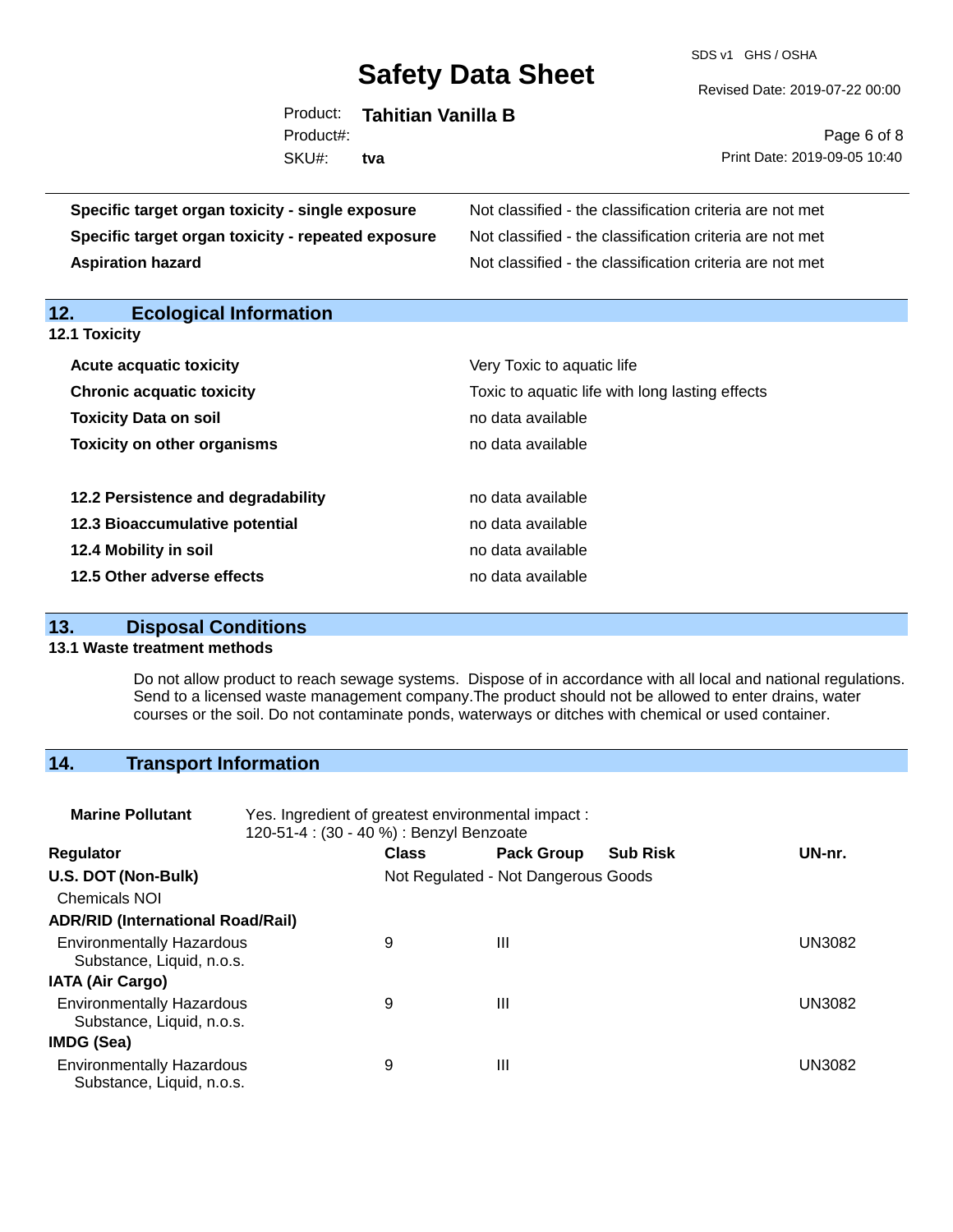SDS v1 GHS / OSHA

Revised Date: 2019-07-22 00:00

#### Product: **Tahitian Vanilla B** SKU#: Product#: **tva**

Page 7 of 8 Print Date: 2019-09-05 10:40

| 15.<br><b>Regulatory Information</b>      |                                                                                                 |
|-------------------------------------------|-------------------------------------------------------------------------------------------------|
| <b>U.S. Federal Regulations</b>           |                                                                                                 |
| <b>TSCA (Toxic Substance Control Act)</b> | All components of the substance/mixture are listed or exempt                                    |
| 40 CFR(EPCRA, SARA, CERCLA and CAA)       | This product contains NO components of concern.                                                 |
| <b>U.S. State Regulations</b>             |                                                                                                 |
| <b>California Proposition 65 Warning</b>  | No Warning required                                                                             |
| <b>Canadian Regulations</b>               |                                                                                                 |
| <b>DSL</b>                                | 99.90% of the components are listed or exempt. The following<br>components are NOT on the List: |
| $267-140-4$ 0.1 - 1.0 %<br>67801-20-1     | 3-Methyl-5-(2,2,3-trimethyl-3-cyclopenten-1-yl)pent-4-en-2-ol                                   |
| 303-662-1<br>94201-73-7<br>$\leq$ 0 ppm   | Tetrahydro-4-methyl-2-phenyl-2H-pyran                                                           |

# **16. Other Information**

(1.08) Acute Toxicity Dermal, Category 5

### **GHS H-Statements referred to under section 3 and not listed in section 2**

| H227 : Combustible liquid                                 | H302 : Harmful if swallowed                                    |
|-----------------------------------------------------------|----------------------------------------------------------------|
| H315 : Causes skin irritation                             | H317 : May cause an allergic skin reaction                     |
| H319 : Causes serious eye irritation                      | H320 : Causes eye irritation                                   |
| H361: Suspected of damaging fertility or the unborn child | H401 : Toxic to aquatic life                                   |
| H402 : Harmful to aquatic life                            | H410 : Very toxic to aquatic life with long lasting<br>effects |
| H412 : Harmful to aquatic life with long lasting effects  |                                                                |
| <b>Total Fractional Values</b>                            |                                                                |
| (TFV) Risk                                                | (TFV) Risk                                                     |
| (124.82) Acute Toxicity Inhalation, Category 5            | (50.00) Sensitization, Skin, Category 1                        |
| (49.49) Aquatic Chronic Toxicity, Category 3              | (10.00) Sensitization, Skin, Category 1B                       |
| (4.89) Aquatic Chronic Toxicity, Category 2               | (2.48) Eye Damage/Eye Irritation, Category 2                   |
| (2.25) Aquatic Chronic Toxicity, Category 4               | (2.01) Acute Toxicity Oral, Category 5                         |
| (1.61) Aquatic Acute Toxicity, Category 1                 | (1.39) Skin Corrosion/Irritation, Category 3                   |
| (1.30) Eye Damage/Eye Irritation, Category 2B             | (1.17) Eye Damage/Eye Irritation, Category 2A                  |

#### Remarks

This safety data sheet is based on the properties of the material known to Wellington Fragrance at the time the data sheet was issued. The safety data sheet is intended to provide information for a health and safety assessment of the material and the circumstances, under which it is packaged, stored or applied in the workplace. For such a safety assessment Wellington Fragrance holds no responsibility. This document is not intended for quality assurance purposes.